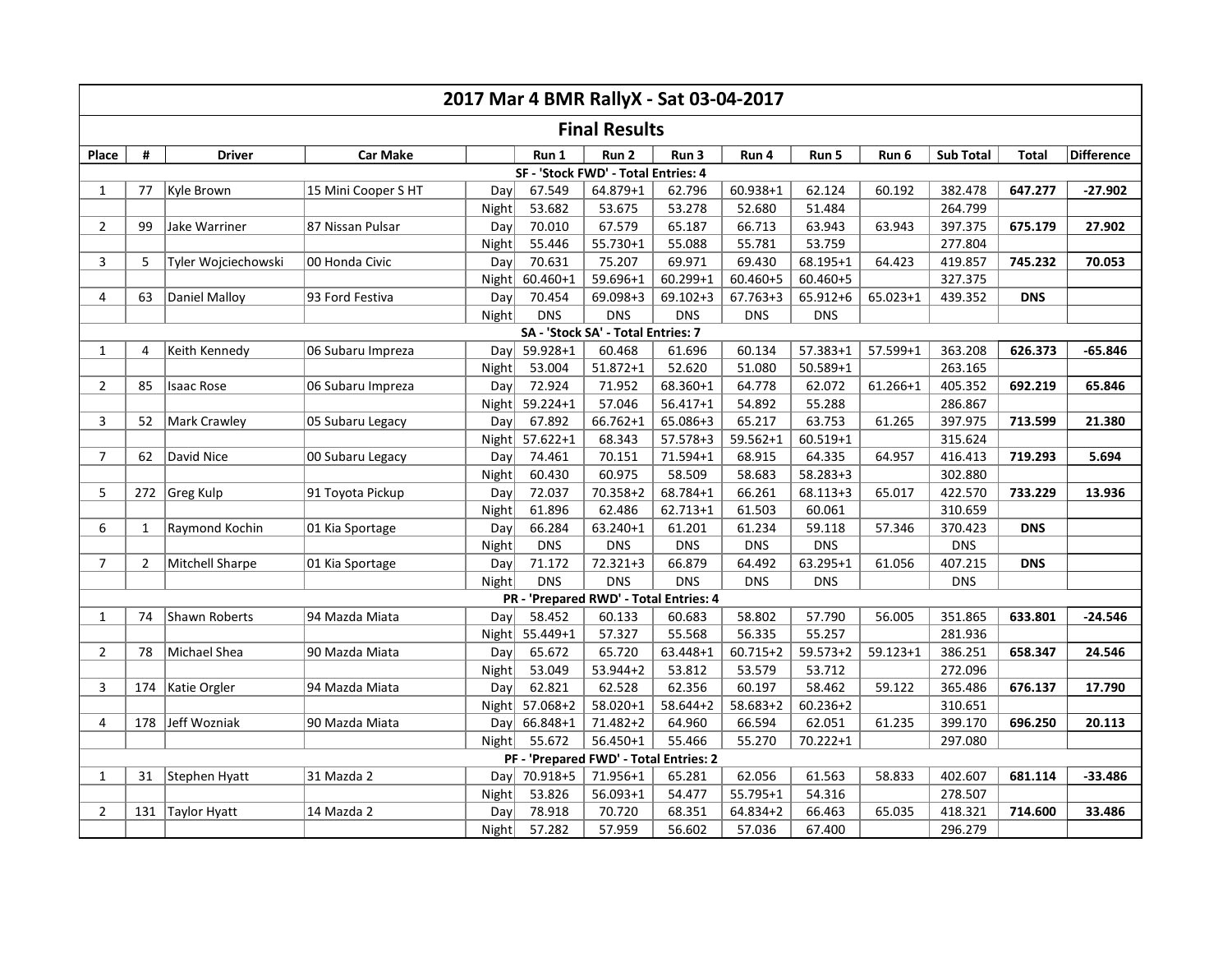| 2017 Mar 4 BMR RallyX - Sat 03-04-2017 |                                        |                        |                      |       |                |              |              |              |              |              |                  |              |                |
|----------------------------------------|----------------------------------------|------------------------|----------------------|-------|----------------|--------------|--------------|--------------|--------------|--------------|------------------|--------------|----------------|
| <b>Final Results</b>                   |                                        |                        |                      |       |                |              |              |              |              |              |                  |              |                |
| Place                                  | #                                      | <b>Driver</b>          | <b>Car Make</b>      |       | Run 1          | Run 2        | Run 3        | Run 4        | Run 5        | Run 6        | <b>Sub Total</b> | <b>Total</b> | Difference     |
|                                        | PA - 'Prepared AWD' - Total Entries: 8 |                        |                      |       |                |              |              |              |              |              |                  |              |                |
| 1                                      | 343                                    | Daniel Shirley         | 04 Subaru Impreza    | Dav   | 57.652         | 57.560       | 57.281       | 55.313       | 54.455       | 53.718       | 335.979          | 592.188      | $-5.685$       |
|                                        |                                        |                        |                      | Night | 51.254         | 50.803       | 50.477       | 50.609+1     | 51.066       |              | 256.209          |              |                |
| $\overline{2}$                         | 911                                    | Jacob Riddle           | 97 Subaru Impreza    | Dav   | $56.457 + 1$   | $56.013 + 1$ | 56.284       | 55.673       | 54.921       | 54.880       | 338.228          | 597.873      | 5.685          |
|                                        |                                        |                        |                      | Night | 52.776         | 51.790+1     | 51.378       | 50.654       | 51.047       |              | 259.645          |              |                |
| 3                                      | 484                                    | Kevin McGowan          | 04 BMW 330xi         | Day   | 61.171         | 59.020       | 57.709       | 57.463       | 55.928       | $56.602 + 1$ | 349.893          | 613.786      | 15.913         |
|                                        |                                        |                        |                      | Night | 53.907         | 53.461       | 52.001       | 51.899       | 52.625       |              | 263.893          |              |                |
| 4                                      | 999                                    | <b>Brandon Wuchter</b> | 20 Subaru Forester   | Day   | 57.798         | 58.316+1     | 57.304       | 55.394+1     | 54.536+1     | $54.572 + 1$ | 345.920          | 613.946      | 0.160          |
|                                        |                                        |                        |                      | Night | $53.075 + 2$   | $51.630 + 1$ | 51.290       | 53.358+1     | 50.673       |              | 268.026          |              |                |
| 5                                      | 56                                     | David Holland          | 04 Subaru WRX        | Day   | 62.050         | 60.580       | $60.600 + 1$ | 55.408+1     | 57.886+2     | 57.001       | 361.525          | 623.085      | 9.139          |
|                                        |                                        |                        |                      | Night | 54.269         | 51.723       | 52.136       | 51.494       | 51.938       |              | 261.560          |              |                |
| 6                                      | 32                                     | Christopher Gilman     | 11 Subaru WRX        | Day   | 61.795         | 59.142       | $58.793 + 1$ | 58.949+1     | 55.856       | 55.450       | 353.985          | 625.779      | 2.694          |
|                                        |                                        |                        |                      | Night | 55.266         | 55.572       | 53.989       | 52.938       | 54.029       |              | 271.794          |              |                |
| $\overline{7}$                         | 3                                      | Nattaporn Lohitharn    | 11 Subaru WRX        | Day   | 65.999+3       | 62.858+2     | 61.006       | $61.373 + 1$ | $57.816 + 1$ | 57.706       | 380.758          | 662.619      | 36.840         |
|                                        |                                        |                        |                      | Night | 58.007         | 56.443       | 56.905       | 54.662       | 55.844       |              | 281.861          |              |                |
| 8                                      | 23                                     | James Hall             | 05 Saaburu 9-2x Aero | Day   | 65.419+1       | $60.927 + 1$ | 60.550       | 59.368       | <b>DNS</b>   | <b>DNS</b>   | <b>DNS</b>       | <b>DNS</b>   |                |
|                                        |                                        |                        |                      | Night | <b>DNS</b>     | <b>DNS</b>   | <b>DNS</b>   | <b>DNS</b>   | <b>DNS</b>   |              | <b>DNS</b>       |              |                |
|                                        | MR - 'Modified RWD' - Total Entries: 1 |                        |                      |       |                |              |              |              |              |              |                  |              |                |
| 1                                      | 76                                     | tim Wilson             | 76 bmw 2002          | Day   | 59.464         | 60.198       | 58.044+1     | 56.810       | 55.914       | $55.294 + 3$ | 353.724          | 656.053      | $\overline{a}$ |
|                                        |                                        |                        |                      |       | Night 63.159+1 | 59.229       | 60.514       | 57.326       | 60.101       |              | 302.329          |              |                |
| MF - 'Modified FWD' - Total Entries: 4 |                                        |                        |                      |       |                |              |              |              |              |              |                  |              |                |
| 1                                      | 913                                    | Jason Morris           | 86 Saab 900          | Day   | 59.203         | $59.250 + 2$ | 57.226       | 56.259       | 55.764       | $54.817 + 1$ | 348.519          | 618.272      | $-0.275$       |
|                                        |                                        |                        |                      | Night | 55.047         | 54.576       | 53.504       | 53.880       | 52.746       |              | 269.753          |              |                |
| $\overline{2}$                         | 115                                    | Jason Ackerman         | 96 VW GTi            | Dayl  | 58.427+1       | $57.710 + 1$ | 58.386+1     | 56.891       | 55.852       | 54.056       | 347.322          | 618.547      | 0.275          |
|                                        |                                        |                        |                      | Night | 53.354+1       | $53.077 + 1$ | 54.161       | 53.438       | 53.195       |              | 271.225          |              |                |
| 3                                      | 407                                    | Sean Ferris            | 01 VW Jetta          | Dav   | 59.756         | $57.721 + 1$ | 57.756+2     | 57.072       | 56.114       | 55.136       | 349.555          | 619.862      | 1.315          |
|                                        |                                        |                        |                      | Night | 55.510         | 53.731       | 54.639       | 53.010       | 53.417       |              | 270.307          |              |                |
| 4                                      | 289                                    | Shawn Mellinger        | 96 VW GTI            | Day   | 67.869         | 67.869+5     | 61.137       | 60.709       | 57.963       | 58.250       | 383.797          | 652.394      | 32.532         |
|                                        |                                        |                        |                      | Night | 54.003         | 53.758       | 54.285       | 52.625       | 53.926       |              | 268.597          |              |                |
| MA - 'Modified AWD' - Total Entries: 3 |                                        |                        |                      |       |                |              |              |              |              |              |                  |              |                |
| 1                                      | 13                                     | Michael Julian         | 00 Subaru Impreza    |       | Day 53.953+3   | 56.089       | $54.478 + 2$ | 53.829+2     | 52.508       | 52.796       | 337.653          | 593.514      | $-13.863$      |
|                                        |                                        |                        |                      | Night | 50.382         | 50.348       | 50.529       | $50.320 + 2$ | 50.282       |              | 255.861          |              |                |
| $\overline{2}$                         | 7                                      | <b>Rick Landis</b>     | 01 Subaru Rocketship | Day   | 57.386+1       | 55.110       | 54.335+1     | 54.737       | 53.857       | 53.272       | 332.697          | 607.377      | 13.863         |
|                                        |                                        |                        |                      | Night | 58.003         | 53.136       | $52.643 + 1$ | 52.175       | $52.723 + 2$ |              | 274.680          |              |                |
| 3                                      | 15                                     | Daniel Hagey           | 02 Subaru Wrx sport  | Day   | 60.059         | 59.047+1     | 58.060+2     | 57.012       | 56.786       | 56.355       | 353.319          | 638.823      | 31.446         |
|                                        |                                        |                        |                      | Night | 58.340         | $56.681 + 1$ | $55.917 + 1$ | 54.309       | $54.257 + 1$ |              | 285.504          |              |                |